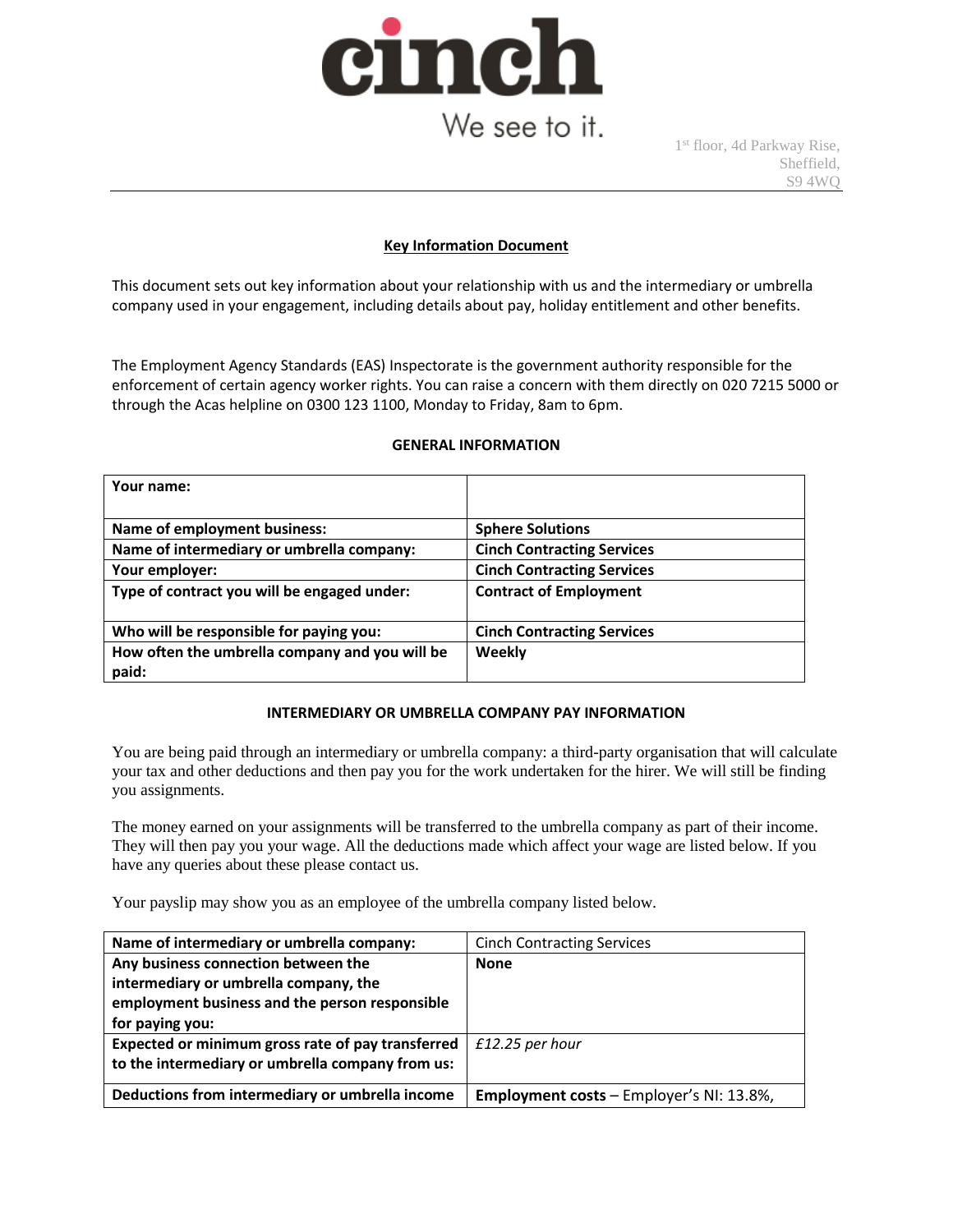

# We see to it.

1 st floor, 4d Parkway Rise, Sheffield, S9 4WQ

| required by law:                              | Holiday Pay: 12.07%, Employer's Pension: 3%,<br>Apprenticeship Levy: 0.5% |
|-----------------------------------------------|---------------------------------------------------------------------------|
| Any other deductions from umbrella income (to | The Cinch Group company margin $- a$                                      |
| include amounts or how they are calculated)   | maximum of £18.50, calculated weekly                                      |

| Expected or minimum rate of pay to you:       | £8.91 per hour PAYE                                                                        |  |  |
|-----------------------------------------------|--------------------------------------------------------------------------------------------|--|--|
| Deductions from your wage required by law:    | Personal Deductions - Income Tax, NI and                                                   |  |  |
|                                               | Personal Pension 5%                                                                        |  |  |
| Any other deductions or costs taken from your | Gross Earnings above £300 -                                                                |  |  |
| wage (to include amounts or how they are      | £15per week, not per timesheet                                                             |  |  |
| calculated:                                   | Gross Earnings between £100-£299) -<br>$\bullet$                                           |  |  |
|                                               | £15 per week, not per timesheet                                                            |  |  |
|                                               | Gross Earnings below £100 -<br>£6 per week, not per timesheet                              |  |  |
| Any fees for goods or services:               |                                                                                            |  |  |
|                                               |                                                                                            |  |  |
| Holiday entitlement and pay:                  | Umbrella workers holiday pay entitlement is<br>calculated at 12.07% for every hour worked. |  |  |
|                                               |                                                                                            |  |  |
|                                               |                                                                                            |  |  |
| <b>Additional benefits:</b>                   | The Cinch Group App, Text Service, Online/App<br>portal.                                   |  |  |
|                                               |                                                                                            |  |  |
|                                               |                                                                                            |  |  |

## **EXAMPLE PAY – Umbrella PAYE**

|                                  | Intermediary or umbrella<br>fees - Based on 1250L tax | <b>Worker fees</b> |
|----------------------------------|-------------------------------------------------------|--------------------|
|                                  | code                                                  |                    |
| Example gross rate of pay to     | £14ph Umbrella x 40 hours                             |                    |
| intermediary or umbrella company | worked                                                |                    |
| from us:                         | £525 Gross Pay                                        |                    |
| Deductions from intermediary or  | Umbrella Employment Costs                             |                    |
| umbrella income required by law: | 13.8% Employers NI = £40.85                           |                    |
|                                  | 12.07% Retained Holiday pay                           |                    |
|                                  | $=$ £50.24                                            |                    |
|                                  | 0.5% Apprenticeship Levy =                            |                    |
|                                  | F2.33                                                 |                    |